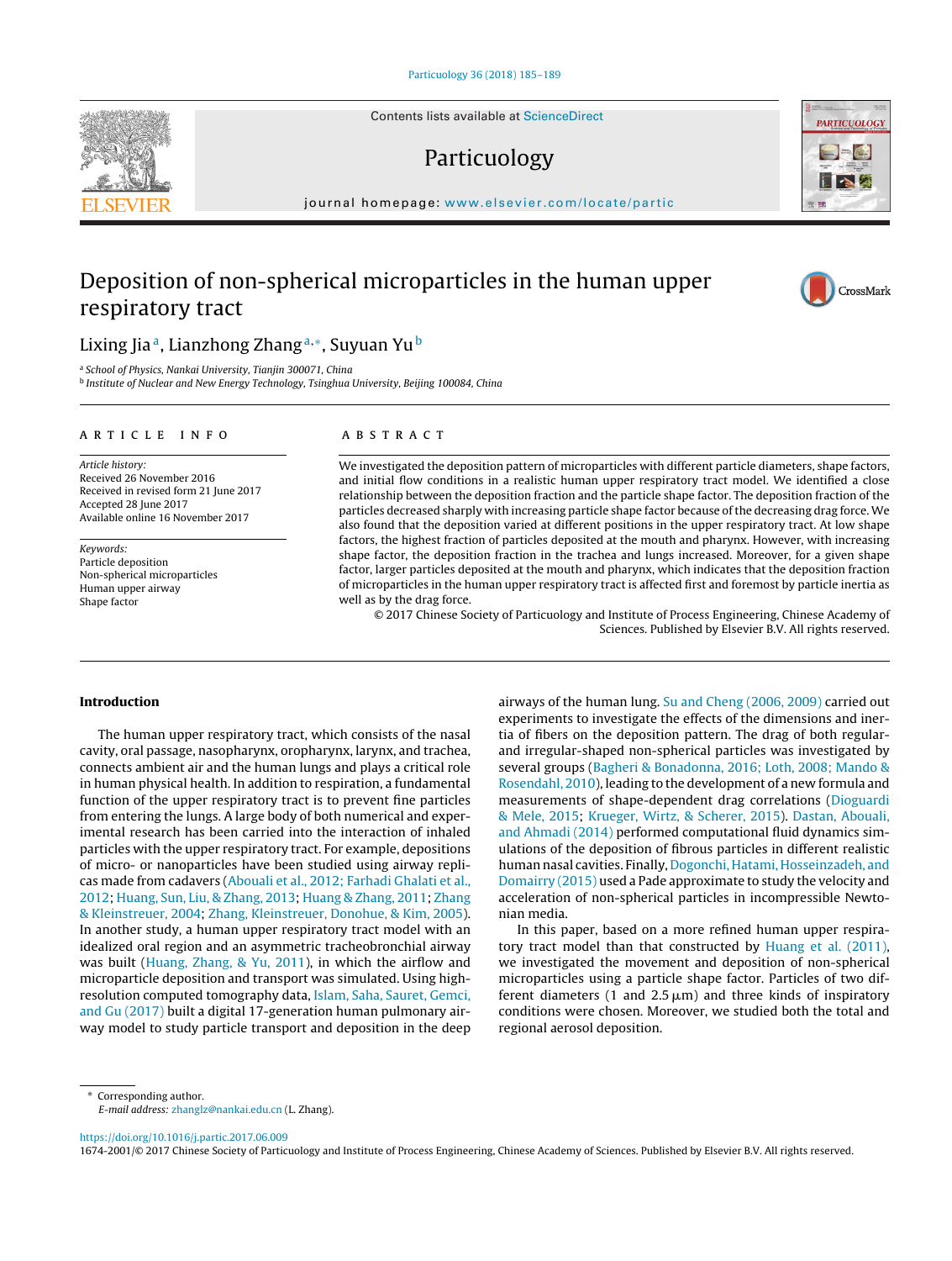

**Fig. 1.** Schematic representation of the human upper respiratory tract model.

#### **Numerical model**

#### Geometry

As shown in Fig. 1, the human upper respiratory tract model consists of two parts: an oral airway region, including the oral cavity, pharynx, larynx, and trachea, and an asymmetric bronchial airway including four generations and five lung lobes. The oral airway model was built from a realistic human replica ([Cheng,](#page--1-0) [Zhou,](#page--1-0) [&](#page--1-0) [Chen,](#page--1-0) [1999\),](#page--1-0) which was validated by [Huang](#page--1-0) et [al.](#page--1-0) [\(2011\)](#page--1-0) and [Zhang,](#page--1-0) [Kleinstreuer,](#page--1-0) [and](#page--1-0) [Kim](#page--1-0) [\(2002\).](#page--1-0) The governing equations include the Reynolds-averaged Navier–Stokes equations, which can be expressed as the continuity equation,

$$
\frac{\partial \bar{u}_i}{\partial x_i} = 0,\tag{1}
$$

and the momentum equation,

$$
\frac{\partial \bar{u}_i}{\partial t} + \partial \bar{u}_j \frac{\partial \bar{u}_i}{\partial x_j} = -\frac{1}{\rho} \frac{\partial \bar{p}}{\partial x_i} + \frac{\partial}{\partial x_i} \left( (v + v_t) + \left( \frac{\partial \bar{u}_i}{\partial x_j} + \frac{\partial \bar{u}_j}{\partial x_i} \right) \right), \tag{2}
$$

where  $\bar{u}_i$ ,  $\bar{u}_j$  are the averaged velocity vector of the x, y, z components with *i*, *j* = 1, 2, 3,  $\rho$  is the fluid density,  $\bar{p}$  is the modified pressure, and  $v$  and  $v_t$  are the kinetic viscosity and turbulence kinetic viscosity, respectively. The low-Reynolds-number k–w turbulence model was adopted to simulate the airflow field in the model. The turbulence kinetic energy  $(k)$  equation is expressed as:

$$
\frac{\partial k}{\partial t} + \partial \bar{u}_j \frac{\partial k}{\partial x_j} = \tau_{ij} \frac{\partial \bar{u}_i}{\partial x_j} - \beta' k \omega + \frac{\partial}{\partial x_j} \left( (\nu + \sigma_k \nu_T) \frac{\partial k}{\partial x_j} \right),\tag{3}
$$

and the pseudo-vorticity  $(\omega)$  equation is expressed as:

$$
\frac{\partial \omega}{\partial t} + \partial \bar{u}_j \frac{\partial \omega}{\partial x_j} = \tau_{ij} \frac{\partial \bar{u}_i}{\partial x_j} - \beta \omega^2 + \frac{\partial}{\partial x_j} \left( (\nu + \sigma_\omega \nu_\text{T}) \frac{\partial \omega}{\partial x_j} \right),\tag{4}
$$

where  $\tau_{ij}$  is the Reynolds stress tensor, and  $\alpha$ ,  $\beta$ ,  $\beta'$ ,  $\sigma_{\rm k}$ , and  $\sigma_{\omega}$  are turbulence constants ( $\alpha$  = 0.555,  $\beta$  = 0.75,  $\beta'$  = 0.09, and  $\sigma_k$  =  $\sigma_\omega$  = 2).

#### Particle transport

Microparticle transport in the human upper respiratory tract model is considered to behave as a dilute, monodisperse, rigid-sphere suspension, with negligible rotation and a large



**Fig. 2.** Drag coefficient  $(C_D)$  as a function of sphericity  $(\Phi)$  for a Reynolds number of 100.

particle-to-air density ratio. In this case, the drag force is dominant, based on order-of-magnitude arguments. Hence, the particle trajectory equation can be written as:

$$
m_{\rm p}\frac{d\mathbf{u}^{\rm p}}{dt} = \frac{1}{8}\pi\rho d_{\rm p}^2 C_{\rm Dp} |\mathbf{u} - \mathbf{u}^{\rm p}| (\mathbf{u} - \mathbf{u}^{\rm p}),\tag{5}
$$

where  $m_{\rm p}, u_{\rm i}^{\rm p}$  , and  $d_{\rm p}$  are the spherical particle mass, velocity vector, and diameter, respectively.  $C_{\text{Dp}}$  is the drag force coefficient given by,

$$
C_{\rm Dp} = \frac{C_{\rm D}}{C_{\rm slip}},\tag{6}
$$

where

$$
C_{\rm D} = \max\left(\frac{24}{Re_{\rm p}}\left(1 + 0.15Re_{\rm p}^{0.678}\right), 0.44\right),\tag{7}
$$

and where  $Re_p = |\mathbf{u} - \mathbf{u}^p| d_p / v$  is the particle Reynolds number, and  $C_{slip}$  is a correlation for the Cunningham correction factor.

#### Drag of non-spherical particles

For non-spherical particles, there are many correlations based on different models for estimating the drag coefficient. A correla-tion formula for the drag coefficient was established by [Hölzer](#page--1-0) [and](#page--1-0) [Sommerfeld](#page--1-0) [\(2008\)](#page--1-0) given by,

$$
C_D = \frac{8}{Re} \frac{1}{\sqrt{\Phi_{\parallel}}} + \frac{16}{Re} \frac{1}{\sqrt{\Phi}} + \frac{3}{Re} \frac{1}{\sqrt{\Phi^{3/4}}} + 0.42 \times 10^{0.4(-\log \Phi)^{0.2}} \frac{1}{\Phi_{\perp}},
$$
(8)

where Re is the Reynolds number of the particle,  $\Phi$  is the particle sphericity (defined as the ratio of the surface area of a spherical particle with the same volume as the non-spherical particle to the surface area of the non-spherical particle),  $\Phi_{\perp}$  is the crosswise sphericity (defined as the ratio of the projected area of an equivalent-volume sphere to the projected area of the considered particle), and  $\Phi_{\parallel}$  is the lengthwise sphericity (defined as the ratio between the cross-sectional area of an equivalent-volume sphere to the difference between half the surface area and the mean projected longitudinal cross-sectional area of the considered particle). The orientation of the particle is also considered to obtain the drag coefficient. Because the evaluation of  $\Phi_{\parallel}$  is complex, its replacement has been suggested, at the cost of a slight reduction in accuracy ([Hölzer](#page--1-0) [&](#page--1-0) [Sommerfeld,](#page--1-0) [2008\).](#page--1-0) For the calculation of both  $\Phi_{\parallel}$  and  $\Phi_{\perp}$ , it is necessary to know the orientation of the particle; thus, it is more suitable to use Eq.  $(8)$  for Lagrangian computations where the paths of the particles are known. Using Eq.  $(8)$ , we determined the pattern of  $C_D$  and compared the correlation of the deposition fraction of the particles and the particle shape factor. These results are shown in